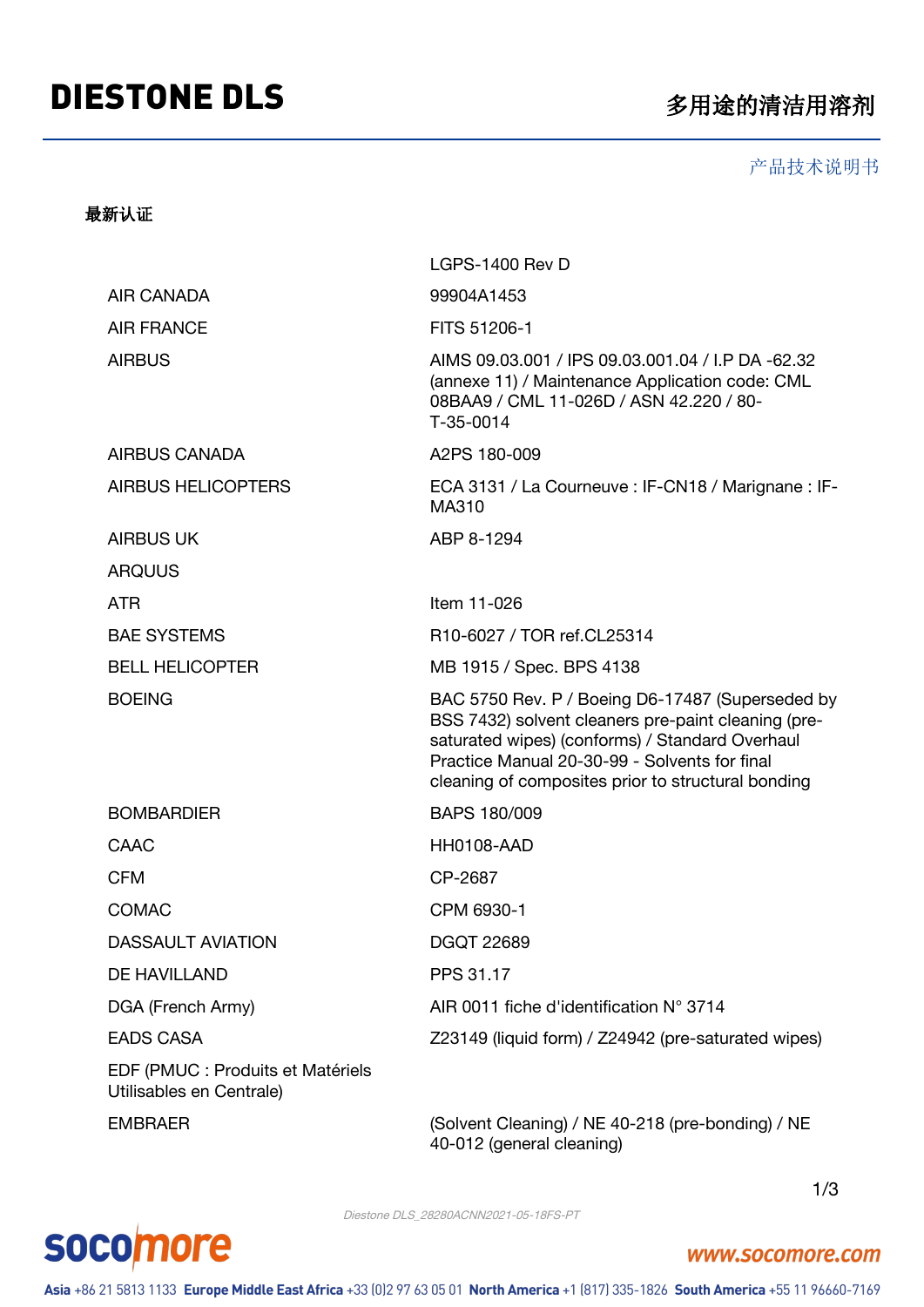| <b>FIAT LANCIA JEEP</b>                                      |                                                                                             |
|--------------------------------------------------------------|---------------------------------------------------------------------------------------------|
| <b>GE</b>                                                    | CO4-281                                                                                     |
| <b>GULFSTREAM</b>                                            | <b>GAMPS 4122</b>                                                                           |
| <b>HYUNDAI HEAVY INDUSTRIES</b>                              |                                                                                             |
| IAE/V2500                                                    | Co.Mat 01-531                                                                               |
| <b>LEONARDO (formerly ALENIA</b><br>AERMACCHI / AERONAUTICA) | NTA 72268 DSP 003                                                                           |
| <b>LEONARDO</b> (formerly<br>AgustaWestland)                 | BM110S0004 / STA100-84-51 Rev G                                                             |
| OTAN/NATO                                                    | NSN # H1Cl-7930-14-555-4352 (liquid form) / NSN #<br>6850-01-496-4901 (pre-saturated wipes) |
| <b>PILATUS</b>                                               | 910.21.21.002 (liquid form) / 904.49.73.013 (pre-<br>saturated wipes)                       |
| <b>PRATT &amp; WHITNEY</b>                                   | SPMC 193-1 (liquid form) / SPMC 193-2 (pre-<br>saturated wipes)                             |
| <b>RENAULT TRUCKS</b>                                        |                                                                                             |
| <b>ROLLS ROYCE</b>                                           | CSS255 TYPE A, D, OMat 1/257Y                                                               |
| <b>SAAB</b>                                                  | STB 176930                                                                                  |
| <b>SAE</b>                                                   | ARP 1755B (conforms)                                                                        |
| <b>SAFRAN</b>                                                | PR1500                                                                                      |
| SAFRAN AIRCRAFT ENGINES<br>(formerly SNECMA)                 | DMP 12-300 & 13-300 / DMR 70-710                                                            |
| SAFRAN HELICOPTER ENGINES<br>(formerly TURBOMECA)            | CCT LB 540 / RTC 70-21-02-110-805                                                           |
| SAFRAN LANDING SYSTEMS<br>(formerly MESSIER-DOWTY)           | PCS-2622 (PV-8329)                                                                          |
| <b>SIKORSKY</b>                                              | SS9170-560, amendment #04 (liquid form) /<br>SS8170-681 (pre-saturated wipes)               |
| <b>SNCF (French Railways)</b>                                | (French Railways) Symbols 72100215 / 72106520 /<br>72109834                                 |

TOYOTA

#### 多用途、功效强大的溶剂清洁剂,具有可控挥发性,适用于涂料、粘合剂和密封剂涂装前的表面准备工作。

DIESTONE DLS是一种低挥发性、不含氯代烃、低气味的清洗溶剂。本产品提供最高程度的安全性:不含 致畸或致癌物,不含甲苯和乙二醇醚类。

- 本品的闪点30°C,可以在整个蒸发过程中保持稳定。
- 高的溶解能力,具有优异的对涂装前金属表面的清洗和脱脂性能。
- 有效活化和清洗环氧和聚氨酯底漆
- 不腐蚀金属和轻金属

Diestone DLS\_28280ACNN2021-05-18FS-PT

#### 2/3

### **SOCO** more

### www.socomore.com

Asia +86 21 5813 1133 Europe Middle East Africa +33 (0)2 97 63 05 01 North America +1 (817) 335-1826 South America +55 11 96660-7169